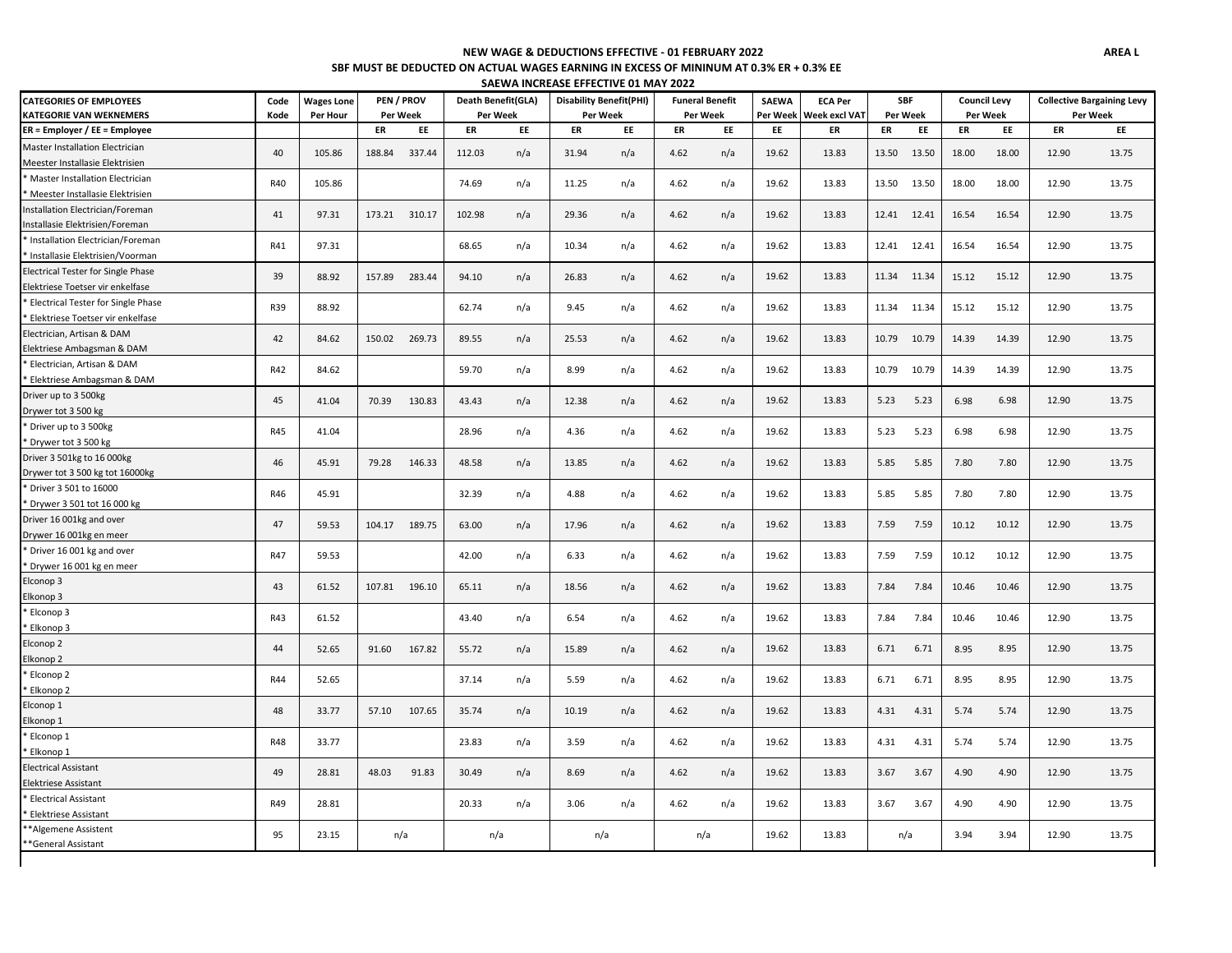| <b>CATEGORIES OF EMPLOYEES</b><br><b>KATEGORIE VAN WEKNEMERS</b> | Code<br>Kode | <b>Wages Lone</b><br><b>Per Hour</b> | PEN / PROV<br><b>Per Week</b> |        |       | <b>Death Benefit(GLA)</b><br>Per Week |       | <b>Disability Benefit(PHI)</b><br>Per Week |      | <b>Funeral Benefit</b><br>Per Week |       | <b>ECA Per</b><br>Per Week   Week excl VAT | <b>SBF</b><br>Per Week |      | <b>Council Levy</b><br><b>Per Week</b> |       | <b>Collective Bargaining Levy</b><br>Per Week |       |
|------------------------------------------------------------------|--------------|--------------------------------------|-------------------------------|--------|-------|---------------------------------------|-------|--------------------------------------------|------|------------------------------------|-------|--------------------------------------------|------------------------|------|----------------------------------------|-------|-----------------------------------------------|-------|
| ER = Employer / EE = Employee                                    |              |                                      | ER                            | EE     | ER    | EE                                    | ER    | EE                                         | ER   | EE                                 | EE    | ER                                         | <b>ER</b>              | EE   | ER                                     | EE    | ER                                            | EE    |
| Storeman<br>Stoorman                                             | 93           | 33.77                                | 57.10                         | 107.65 | 35.74 | n/a                                   | 10.19 | n/a                                        | 4.62 | n/a                                | 19.62 | 13.83                                      | 4.31                   | 4.31 | 5.74                                   | 5.74  | 12.90                                         | 13.75 |
| *Storeman<br>*Stoorman                                           | R93          | 33.77                                |                               |        | 23.83 | n/a                                   | 3.59  | n/a                                        | 4.62 | n/a                                | 19.62 | 13.83                                      | 4.31                   | 4.31 | 5.74                                   | 5.74  | 12.90                                         | 13.75 |
| Apprentice Stage 4<br>Vakleerling Stadium 4                      | 54           | 59.21                                | 103.59                        | 188.74 | 62.66 | n/a                                   | 17.87 | n/a                                        | 4.62 | n/a                                | 19.62 | 13.83                                      | 7.55                   | 7.55 | 10.07                                  | 10.07 | 12.90                                         | 13.75 |
| Apprentice Stage 3<br>Vakleerling Stadium 3                      | 53           | 42.29                                | 72.67                         | 134.81 | 44.76 | n/a                                   | 12.76 | n/a                                        | 4.62 | n/a                                | 19.62 | 13.83                                      | 5.39                   | 5.39 | 7.19                                   | 7.19  | 12.90                                         | 13.75 |
| Apprentice Stage 2<br>Vakleerling Stadium 2                      | 52           | 38.09                                | 64.98                         | 121.40 | 40.30 | n/a                                   | 11.49 | n/a                                        | 4.62 | n/a                                | 19.62 | 13.83                                      | 4.86                   | 4.86 | 6.47                                   | 6.47  | 12.90                                         | 13.75 |
| Apprentice Stage 1<br>Vakleerling Stadium 1                      | 51           | 32.14                                | 54.11                         | 102.44 | 34.01 | n/a                                   | 9.70  | n/a                                        | 4.62 | n/a                                | 19.62 | 13.83                                      | 4.10                   | 4.10 | 5.46                                   | 5.46  | 12.90                                         | 13.75 |
| Working ECA Employer<br>Werkende EAV Werkgewer                   | 63           |                                      |                               |        |       |                                       |       |                                            |      |                                    |       | 13.83                                      |                        |      | 35.99                                  |       |                                               |       |
| <b>Non-ECA working Employer</b><br>Nie-EAV werkende Werkgewer    | 64           |                                      |                               |        |       |                                       |       |                                            |      |                                    |       |                                            |                        |      | 35.99                                  |       |                                               |       |
| ECA employer with pension<br>EAV werkgewer met pensioen          | 66           |                                      | 674.87                        |        |       |                                       |       |                                            |      |                                    |       | 13.83                                      |                        |      | 35.99                                  |       |                                               |       |
| Non-ECA employer with pension<br>Nie-EAV werkgewer met pensioen  | 67           |                                      | 674.87                        |        |       |                                       |       |                                            |      |                                    |       |                                            |                        |      | 35.99                                  |       |                                               |       |

**\* RISK BENEFIT ONLY ( FIXED TERM CONTRACTS ) REFLECTING ON LEVY WITH "R" PREFIX** 

## **Area L means the Magisterial District of East London**

1. Employer pays ECA levies and compulsory for employers who are members of the ECA.

2. Vat is payable on ECA levies only.

3. Please ensure that the correct designation code is entered for each employee on the monthly contribution sheet.

- 4. The minimum council levy is **R80.00** per month per firm.
- 5. Council levy are retained by the Bargaining Council and used towards administration cost.

6. \*\*Note that the job description must be adhered to. (**NB**: Maximum period of employment as code 95 is 4 months)

A "General Assistant" means an employee who is engaged in any or all of the following tasks:

 Digging holes and trenches, planting poles and laying and pulling cables in trenches, chasing and cutting walls and concrete floor for conduit, providing no power tools are used. Loading or unloading materials,stripping redundant intallations and equipment incidental thereto from which the supply cables have been removed.

- are not members of the party employer organisation(s) must pay R12.90 per week for each scheduled employee in their employ and all employees who are not members of the party union(s) must pay an amount of R13.75 each per week. The object of CBL is to subsidise the costs ocassioned by collective bargaining and is effective from date of operation of the collective agreement. 7. **A Collective Bargaining Levy (CBL)** has been introduced for all non party employers and non party union employees. Employers who
- 8. Standby Allowance is **R 101.50** per standby shift; Subsistence Allowance is **R 154.80** and travel per kilometer is **R 3.86**

## **NEW SICK BENEFIT FUND (S.B.F.) -**

Every member in respect of whom contributions have been made in terms of clause 6 shall be eligible for the following benefits set out in the table below in respect of each working day, excluding public holidays, that he is absent (owing to illness or injury) in an annual leave cycle of 365 calendar days: